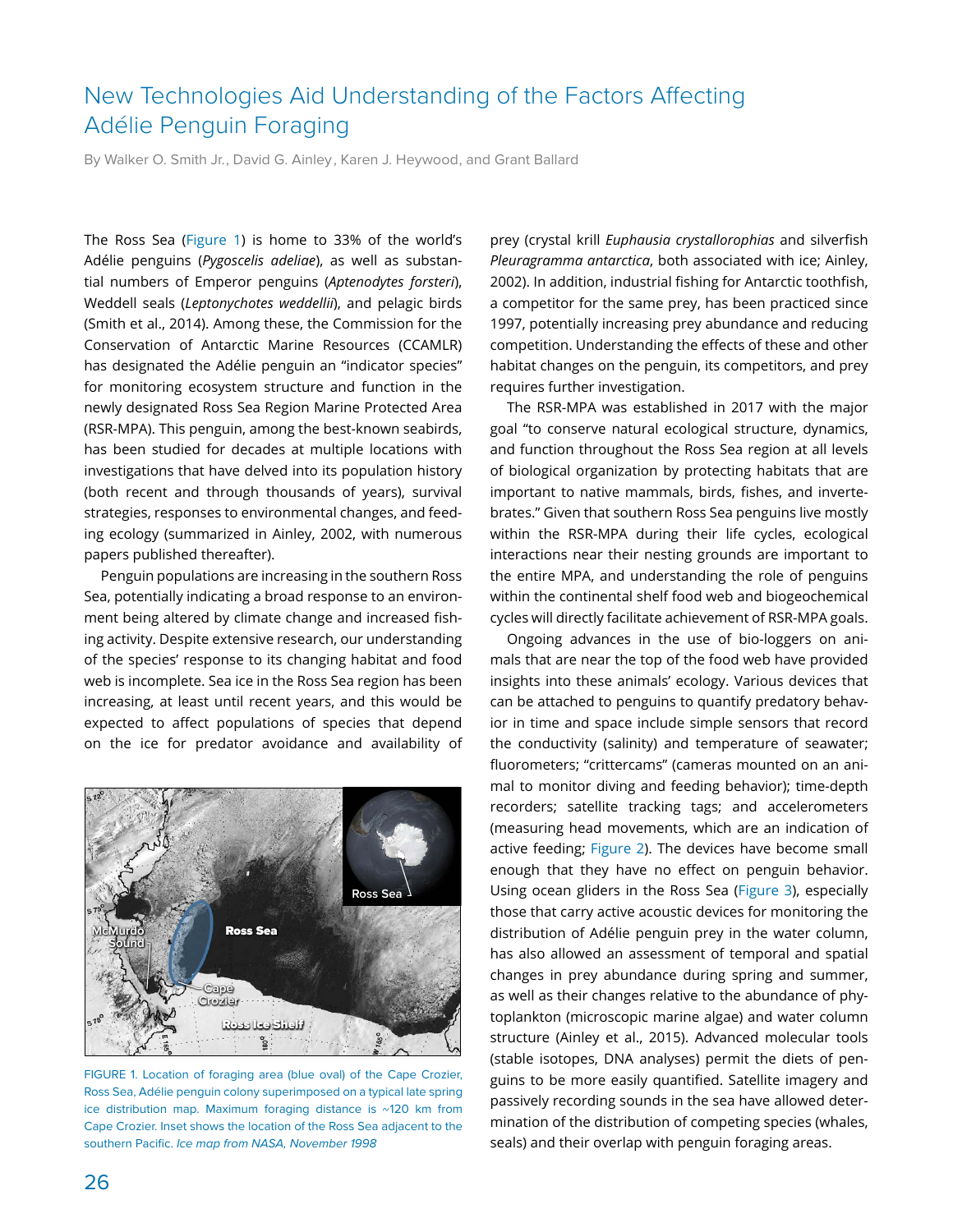

FIGURE 2. An Adélie penguin with an attached bio-logger. The sensors are attached using Tesa tape and are easily removed when penguins return to land. Previous investigations have shown that such bio-loggers do not impede penguin foraging or survival. *Photo credit: Jean Pennycook*

Penguins occupying large colonies like Cape Crozier (which has over 120,000 breeding pairs) must travel further to find food in late summer because prey availability closer to the colony has been severely depleted by penguin, seal, and whale feeding. In addition, because feeding frequency and food quality are very important to chick growth and survival, nutrition demands of their chicks increase as the ice-free season progresses (Ainley et al., 2015). Numerous additional factors affect post-fledging chick survival (predation, episodic weather events), and the effects of ecological interactions within the "preyscape" and of oceanographic conditions await further investigation. Beyond the area of intense predator foraging, vertical distributions and school/swarm structures of fish and krill may be significantly different (e.g., larger, more cohesive, and shallower) from those within. These prey patches would thus be "reservoirs" available once penguins leave their central foraging area. Predation- and predator-induced changes in prey distributions could be further assessed by quantifying prey habitat quality and by determining the effects of oceanographic habitat attributes, such as water column characteristics and phytoplankton concentrations, on prey distributions in areas of higher predation.

To better understand and monitor the food web dynamics and structure of a Southern Ocean trophic hotspot, and to resolve the penguin population growth paradox, a combination of technologies and approaches is needed, including:

- 1. Deployment of a suite of gliders with acoustic devices in a tight grid to measure the composition and assess the size, location, and density of prey, both inside and outside of intense penguin foraging areas
- 2. Deployment of gliders and miniature loggers attached to penguins to quantify oceanographic patterns (such as vertical ocean characteristics, irradiance, and particulate matter concentrations) in the ocean preyscape



FIGURE 3. A Kongsberg glider is shown deployed in McMurdo Sound, southern Ross Sea. Gliders can be deployed from fast ice around Ross Island, transit to their study sites, and then be recovered from vessels. *Photo credit: Vernon Asper*

- 3. Use of penguin bio-logging to quantify foraging areas and their seasonal changes as well as overlap with competing species
- 4. Direct and DNA stable isotope analyses of penguin diet
- 5. Quantification of abundance and distribution of competing whales and seals using satellite imagery

New technologies have revolutionized our understanding of numerous aspects of the ocean. By merging these techniques with new hypotheses about basic ecological processes operating in the ocean, a far greater understanding of factors controlling mesopredator activities and distributions can be attained in harsh environments such as the Ross Sea. This enhanced knowledge will ultimately lead to the conservation and preservation of *The Last Ocean* (title of award-winning documentary film by Peter Young) and enable a new generation of marine scientists to unravel remaining unknowns.

### **REFERENCES**

- Ainley, D.G. 2002. *The Adélie Penguin: Bellwether of Climate Change*. Columbia University Press, NY, 416 pp.
- Ainley, D.G., G. Ballard, R.M. Jones, D. Jongsomjit, S.D. Pierce, W.O. Smith Jr., and S. Veloz. 2015. Trophic cascades in the western Ross Sea, Antarctica: Revisited. *Marine Ecology Progress Series* 534:1–16, [https://doi.org/10.3354/meps11394.](https://doi.org/10.3354/meps11394)
- Smith, W.O. Jr., D.G. Ainley, K.R. Arrigo, and M.S. Dinniman. 2014. The oceanography and ecology of the Ross Sea. *Annual Review of Marine Science* 6:469–487, [https://doi.org/10.1146/](https://doi.org/10.1146/annurev-marine-010213-135114) [annurev-marine-010213-135114.](https://doi.org/10.1146/annurev-marine-010213-135114)

ARTICLE DOI: <https://doi.org/10.5670/oceanog.2021.supplement.02-10>